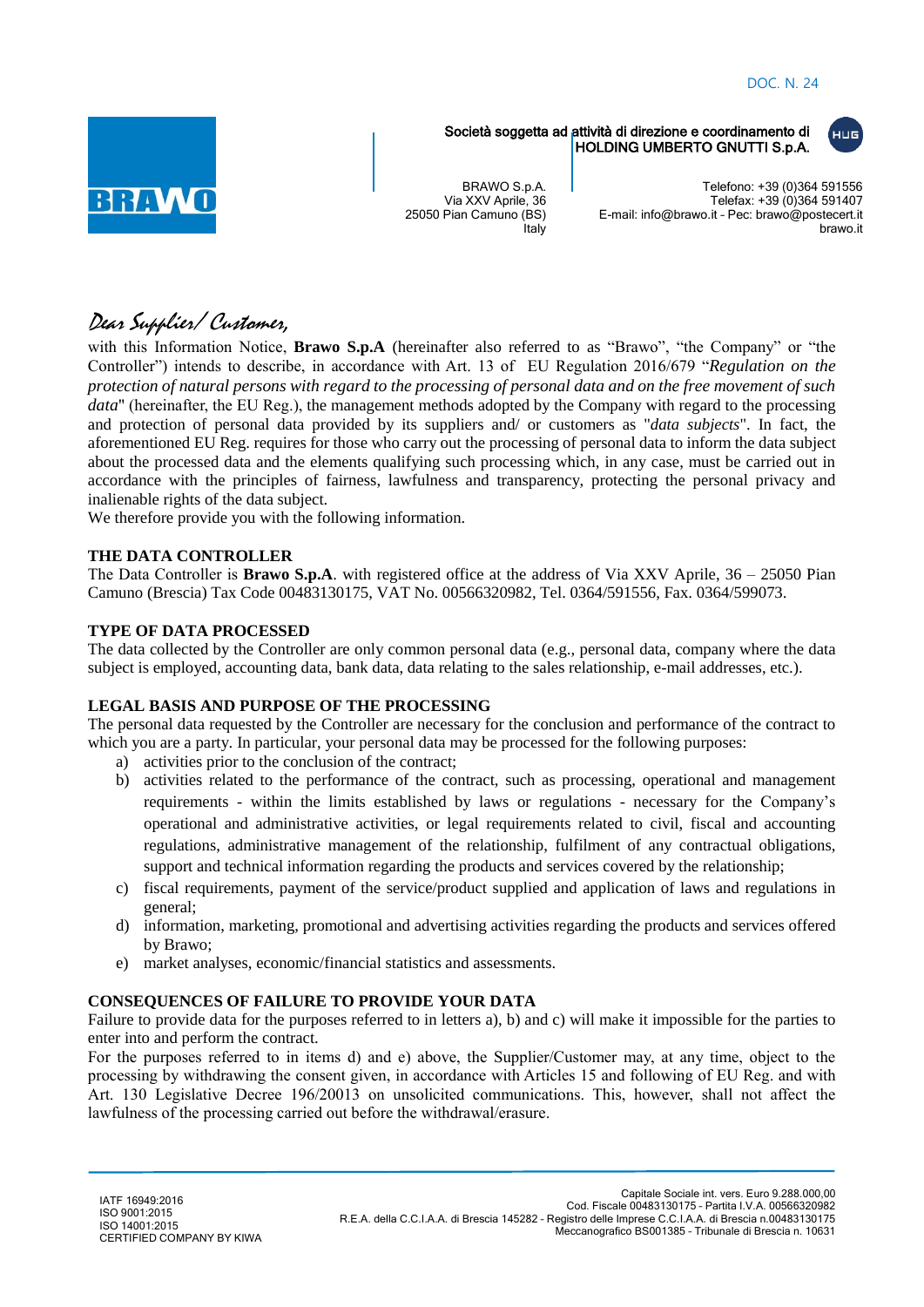luus.



Società soggetta ad attività di direzione e coordinamento di HOLDING UMBERTO GNUTTI S.p.A.

BRAWO S.p.A. Via XXV Aprile, 36 25050 Pian Camuno (BS) **Italy** 

Telefono: +39 (0)364 591556 Telefax: +39 (0)364 591407 E-mail: info@brawo.it – Pec: brawo@postecert.it brawo.it

## **DATA PROCESSING METHODS**

The processing of data may be carried out with or without electronic means or automated means and shall include all the operations required by art. 4, no. 2), EU Reg. (collection, recording, organisation, structuring, storage, adaptation or alteration, retrieval, consultation, use, communication by transmission, dissemination or any other method of disclosure, comparison or interconnection, restriction, deletion or destruction of data) necessary for the processing in question, including communication vis-à-vis the subjects listed in the following section "*Disclosure of personal data*".

The data shall be recorded and stored in both paper and computer filing systems, according to principles of fairness, lawfulness, transparency and with organisational systems related to the purposes of processing. Moreover, in order to protect data from destruction or loss (even accidental) and to ensure their integrity and confidentiality (including against unauthorized access or disclosure) and in general to ensure the rights of the data subject, the Controller has adopted security measures of a technical and organisational nature, in accordance with the provisions of EU Reg. (in particular by reference to Articles 24, 32 and 35).

## **DISCLOSURE OF PERSONAL DATA**

The personal data provided by you may be disclosed:

- within the company, to subjects authorized to process said data pursuant to art. 29 EU Reg., according to the respective profile of competence and for the purposes indicated above. These subjects include the Board of Directors as well as the Controller's employees and/or associates, regardless of the existing relationship (e.g., temporary staff, interns, etc.) who, in order to carry out the tasks assigned to them, need to process personal data;
- to subjects external to Brawo, appointed for this purpose as Data Processors pursuant to art. 28 of EU Reg., including, as an example, tax and administrative consulting companies or trusted professionals to whom the Company has given formal authorization and professional appointment;
- to subjects who need access to your data for purposes ancillary to the relationship between you and the Controller, within the limits strictly necessary to carry out auxiliary tasks (e.g., Credit Institutions);
- to subjects who can access data by virtue of provisions of the Law or Regulations, within the limits provided for by such Laws and Regulations.

#### **DISSEMINATION AND TRANSFER OF DATA**

Personal data for the purposes indicated above shall not be disseminated or transferred outside the territory of the European Union.

#### **DATA RETENTION PERIOD**

The Controller shall process personal data for the time strictly necessary to fulfil the aforementioned purposes, except for that which is required for administrative-accounting purposes, i.e. for a maximum limit of 10 years for the sole purpose of fulfilling the requirements deriving from legal obligations.

#### **DATA STORAGE LOCATION**

Your personal data shall be stored at the Controller's operating headquarters and, in any case, within the European Union.